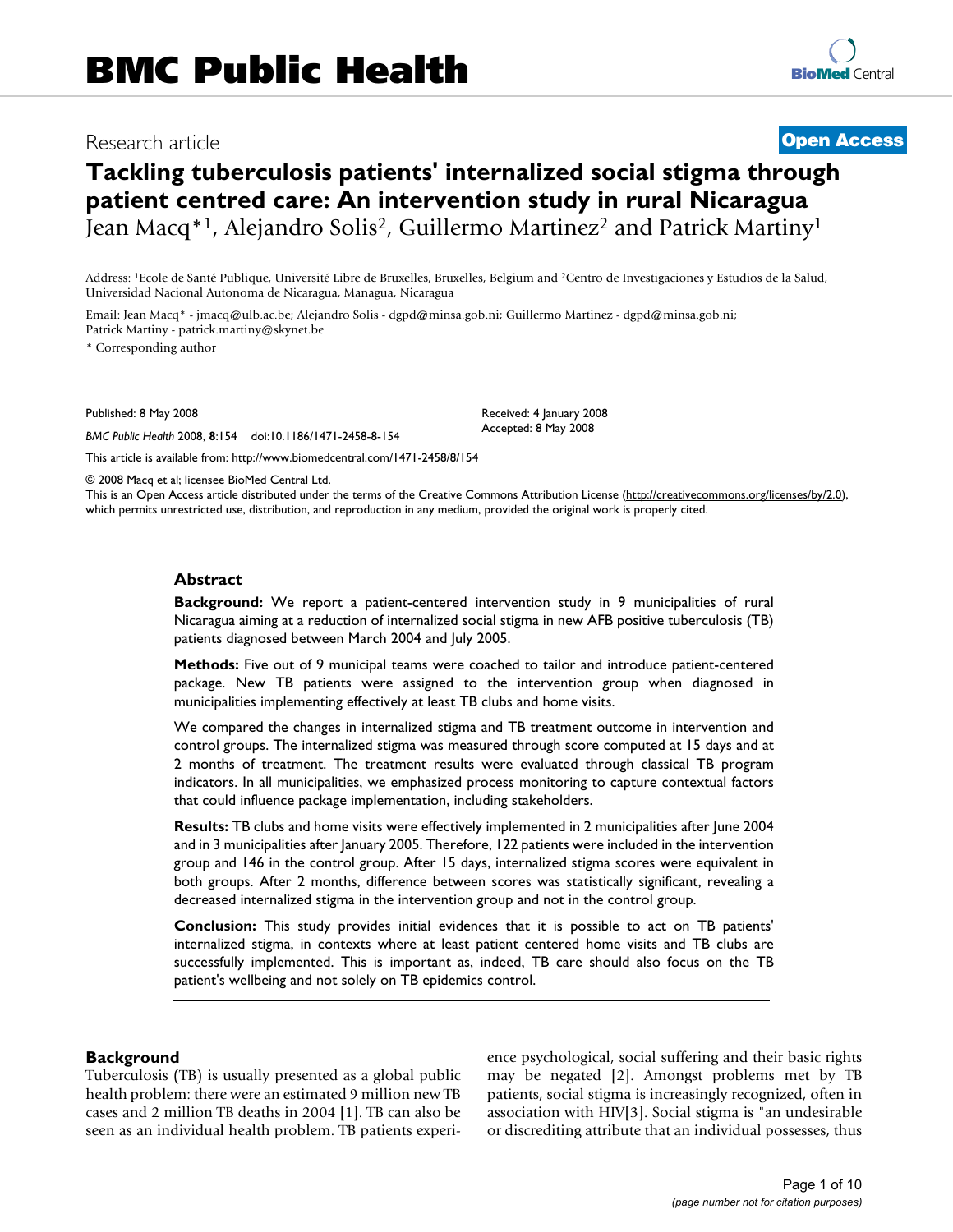reducing that individual's status in the eyes of society [4]." It is also "a social process to be understood in relation to the concept of power, domination and difference. It is a process worsening already existing inequalities and exclusions [5]." Two types are usually distinguished: (1) enacted stigma concerns discrimination due to social inferiority, highlighted through people 'running away' from TB patients, while (2) perceived or internalized stigma, used as an outcome in this research, is a sense of inferiority, resulting from fear of enacted stigma, shown by patients hiding their diagnosis from others, or feeling ashamed of having TB [6]. Both types of stigma have been assessed for TB: enacted alone [7], perceived stigma alone [8,9] or both together [10,11,11,12].

Some interventions have been reported for their potentiality to reduce tuberculosis social stigma. This has been assessed through qualitative methods, for example in the case of TB clubs [13,14] or involvement of former TB patients in advocacy and mobilization activities [15]. However, no published studies have attempted to compare prospectively changes between a group of TB patients benefiting from these interventions and a control group.

We report hereby an intervention study comparing changes in internalized stigma and treatment outcome between a group of TB patients benefiting from a patientcentered interventions package including at least TB clubs and home visits, and a group control in rural Nicaragua. The basic assumption behind that package design was that, by increasing power-sharing between the health personnel and TB patients (i.e. giving more power to the patient in the health care provider – patient interaction), TB patients' internalized stigma would decrease.

## **Methods**

In this section, we describe the setting, the population, the definition of control and intervention groups, and the data collection. Data collection was not limited to outcome measurement. We emphasized comprehensive documentation of process before and during interventions package implementation. Indeed, we wanted to capture contextual factors (i.e. those factors external to the intervention package itself, including stakeholder's characteristics) that could influence package implementation.

## *Setting and population*

Nicaragua is the second poorest country in America. Firstline government health services (FLGHS) consist of health posts and health centers. They are managed by a Ministry of Health (MOH) team at the municipal level, under the regional level MOH authorities. TB care is delivered through a MOH program, strongly organized at the FLGHS level. It ensures the availability and quality of free sputum examination in government health laboratories and free TB treatment provided exclusively in FLGHS. In each health center, a nurse is usually responsible for the TB patients care.

This intervention research project involved different stakeholders: (1) it was conceived by the authors of this paper, (2) adapted for its operational design by national TB program coordinator, and MOH team at the municipal and regional level; (3) implemented by MOH teams at municipal level for the operational component and by the authors of this paper for the research component; and (4) it benefited from financial and other supports, for the research component, from Damian foundation project in Nicaragua and Global Fund administrating institution in Nicaragua (NICASALUD).

This research project included 9 municipalities of rural Nicaragua, selected by the MOH national TB program coordinator because of their need to be strengthened for the local management of the care to TB patients. Strengthening local management of the TB program was initially mainly foreseen through operational analysis exercise, explained here bellow.

|  | Table 1: general characteristics of the municipalities (2003 values) |  |  |
|--|----------------------------------------------------------------------|--|--|
|  |                                                                      |  |  |

| 2003 values       | Population (proportion living<br>at less than 5 kms from a<br>health facility) | $N^{\circ}$ consultation/<br>inhabitant and by year | $No°$ of new AFB+ TB cases ( $N°$<br>TB cases diagnosed per 100000<br>inhabitants) | Number of abandons<br>(proportion of patients starting<br>their treatment) |
|-------------------|--------------------------------------------------------------------------------|-----------------------------------------------------|------------------------------------------------------------------------------------|----------------------------------------------------------------------------|
| Siuna             | 76099 (90%)                                                                    | 0.85                                                | 41(81)                                                                             | 9(10.7%)                                                                   |
| Bluefield         | 49331 (23%)                                                                    | 0.8                                                 | 18(36)                                                                             | (5%)                                                                       |
| Waslala           | 45014 (80%)                                                                    | 2.1                                                 | 34 (89)                                                                            | 13 (14.3%)                                                                 |
| San Jose de Bocay | 33635 (90%)                                                                    | 2.3                                                 | 17(50)                                                                             | 5(28%)                                                                     |
| La Dalia          | 48553 (53,5%)                                                                  | l.42                                                | 17(35)                                                                             | 1(6%)                                                                      |
| Nueva Guinea      | 117097 (80,3%)                                                                 | 0,42                                                | 14(13)                                                                             | $0(0\%)$                                                                   |
| El Rama           | 50 038 (57%)                                                                   | 0.6                                                 | 22(43)                                                                             | 2(10%)                                                                     |
| Juigalpa          | 61234 (80.9%)                                                                  | I.6                                                 | 19(31)                                                                             | 3(16%)                                                                     |
| Wiwili            | $49443$ (-)                                                                    | 68. ا                                               | 25(50)                                                                             | l (4%)                                                                     |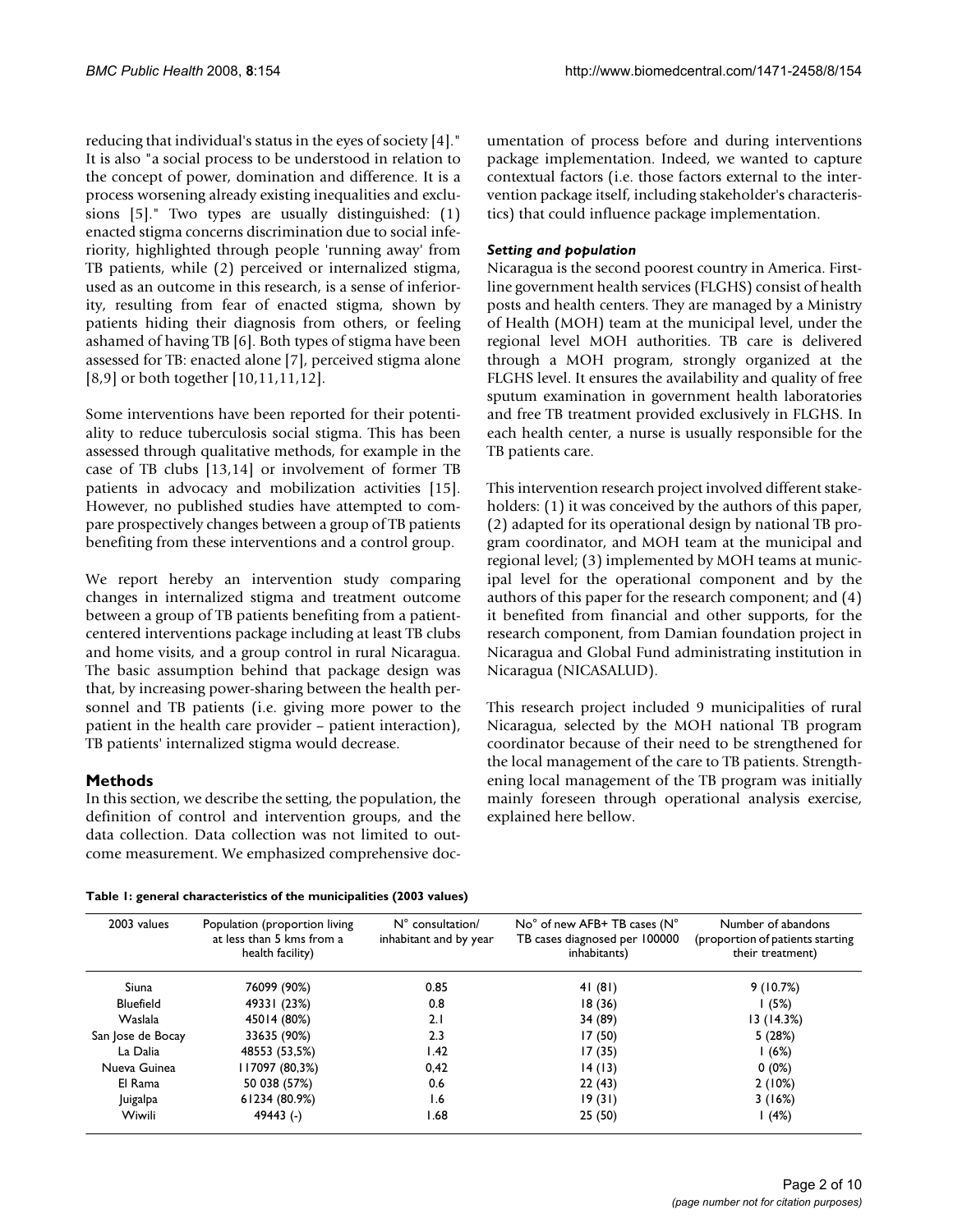It targeted new AFB positive TB patients diagnosed between March 2004 and July 2005. Table 1 presents the population, health services and TB diagnosis data for 2003.

#### *The process before implementing the intervention*

The process before implementing the intervention covered 5 out of 9 municipalities: Siuna, Bluefield, Waslala, San Jose de Bocay and Nueva Guinea. It was planned in 3 phases: an operational analysis, a qualitative exploration with the design of an intervention package thereafter introduced in the municipalities.

During the first phase, operational analysis was performed. This is a method for identifying problems in the care process for TB patients. It is done through the use of a simple step-by-step model, the operational model. It is based on the passive detection of AFB-positive cases and the main steps that a patient must go through from the first symptoms and up to TB recovery [16]. It makes a distinction between technical (i.e., biomedical) problems, operational (i.e., organization of health services) and social (i.e., behaviour of specific actors) problems. In Nicaragua, the expected benefit from the operational analysis was to improve the abilities of local health personnel to analyze TB patients' care and, thereby, improve the relevance of interventions on TB patients' care. The operational model was meant to be used as part of a "problemsolving" or "managerial" process.

During the second phase, a qualitative exploration of the social stigma meanings and determinants was used as an input for the design of an intervention package in order to reduce internalized stigma.

During the third phase, feedback of the exploration, training on self-esteem and tailoring the intervention package through negotiation with stakeholders were planned.

#### *The interventions package to act on TB stigma*

We initially designed a set of three types of interventions for internalized stigma reduction. Firstly, we wanted to strengthen TB patients through TB clubs taking the form of self-help groups. Secondly, we wanted health personnel to better know TB patients and their realities through performing patient centered home visits and case discussion centered on the problems experienced by TB patients. The objective of the patient centered home visit was to know better the social network of the patient, identify strength and weaknesses of the network, and plan activities to support the patient. Health professionals were expected to listen to the relatives and neighbours of the patients, identify their feelings towards the patient (their fear, disgust, support, etc), and plan with the social network activities to support the patient during his treatment. A specific guide was conceived to assist health care providers. Thirdly, we planned a revised DOT provision through the involvement of a supporter at the first consultation or through reviewing the patient pathway by decreasing unnecessary isolation and decentralizing care where possible.

Of the three types of initially designed interventions, at least TB clubs and patient centered home visits were implemented in the intervention municipalities.

All these interventions were conceived in their implementation with the full participation of MOH authorities. Furthermore, TB clubs had been included in the 2005 Global Fund grant for Nicaragua although it was initially piloted in the intervention municipios by this research project.

## *Definition and characterization of the control and intervention groups*

We allocated patients in two groups: intervention and control. TB patients were included in the intervention group if diagnosed in a municipality organizing at least the two most consistent interventions of the package: TB clubs and home visits. Others were allocated to control group.

We compared both groups in relation to basic socio-economic indicators: age, gender, declared income, literacy, and distance from the TB treatment center. Additionally, we compared their self-esteem, using the Rosenberg scale [17], at the start of the treatment. Indeed, it is recognized that self-esteem is a strong determinant of internalized stigma.

## *Implementation process monitoring*

Researchers performed six monitoring visits between February 2004 and December 2005 in each of the five municipalities where interventions package was introduced. During each visit, they documented the progress in implementing interventions and possible municipal health team's initiatives. They performed care process observations and they systematically interviewed various local stakeholders (patients, nurses in charge of TB patients, members of the municipal health team).

#### *Outcome measurement*

Outcomes of this study were TB treatment outcome and TB internalized social stigma.

TB treatment outcome classical indicators were computed with data from the municipal TB register crosschecked with the TB patient cards.

The internalized social stigma was measured through a scale that has been largely inspired by the scale developed by Boyd Ritsher in the context of mental illnesses [18,19].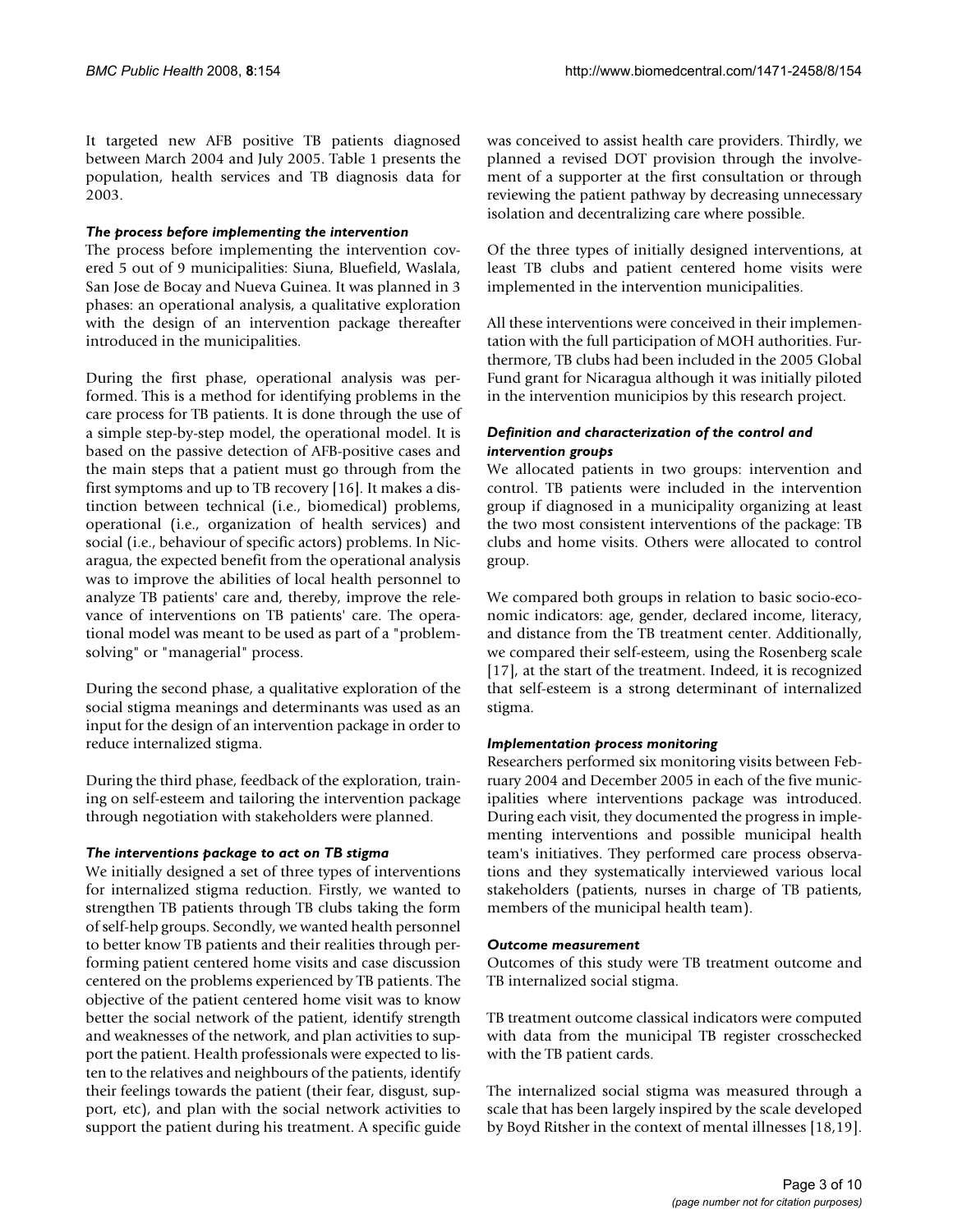| Statement                                                                                                                                                           |                | Time since starting TB treatment Proportion of patients that agrees fully with the statement |                                                |  |
|---------------------------------------------------------------------------------------------------------------------------------------------------------------------|----------------|----------------------------------------------------------------------------------------------|------------------------------------------------|--|
|                                                                                                                                                                     |                | Control<br>$n = 146$<br>19 missing values                                                    | Intervention<br>$n = 122$<br>14 missing values |  |
| 1. I don't have anybody to help me solving<br>economical, familial or sentimental problems                                                                          | After 15 days  | 40.00%                                                                                       | 35.50%                                         |  |
|                                                                                                                                                                     | After 2 months | 46.20%                                                                                       | 17.60%                                         |  |
| 2. People that are not "phtisics" with a lot of cough<br>can't understand my problems                                                                               | After 15 days  | 49.60%                                                                                       | 55.10%                                         |  |
|                                                                                                                                                                     | After 2 months | 45.30%                                                                                       | 38.00%                                         |  |
| 3. I feel ashamed to have tuberculosis                                                                                                                              | After 15 days  | 50.40%                                                                                       | 46.20%                                         |  |
|                                                                                                                                                                     | After 2 months | 45.30%                                                                                       | 17.60%                                         |  |
| 4. We, TB patients, are contagious                                                                                                                                  | After 15 days  | 55.70%                                                                                       | 32.70%                                         |  |
|                                                                                                                                                                     | After 2 months | 51.30%                                                                                       | 20.40%                                         |  |
| 5. People do not consider me and don't listen to<br>me because I have tuberculosis                                                                                  | After 15 days  | 44.30%                                                                                       | 35.80%                                         |  |
|                                                                                                                                                                     | After 2 months | 42.70%                                                                                       | 19.40%                                         |  |
| 6. People treat me with pity because I have<br>tuberculosis                                                                                                         | After 15 days  | 52.20%                                                                                       | 37.40%                                         |  |
|                                                                                                                                                                     | After 2 months | 47.00%                                                                                       | 16.70%                                         |  |
| 7. People don't get close to me because I am<br>phtisic, with my lungs damaged and a lot of cough.                                                                  | After 15 days  | 43.50%                                                                                       | 32.70%                                         |  |
|                                                                                                                                                                     | After 2 months | 42.70%                                                                                       | 15.70%                                         |  |
| 8. I am not looking for new relations because I am<br>phtisic, with my lungs damaged and a lot of cough                                                             | After 15 days  | 45.20%                                                                                       | 29.90%                                         |  |
|                                                                                                                                                                     | After 2 months | 37.60%                                                                                       | 13.90%                                         |  |
| 9. I don't socialize with others because I am afraid<br>to give my point of view and I want to avoid that<br>my family or friends feel ashamed or have<br>problems. | After 15 days  | 44.30%                                                                                       | 33.60%                                         |  |
|                                                                                                                                                                     | After 2 months | 39.30%                                                                                       | 17.60%                                         |  |
| 10. I stay away from the people that are not<br>phthisic, with my lungs damaged, to avoid being<br>rejected.                                                        | After 15 days  | 51.30%                                                                                       | 36.40%                                         |  |
|                                                                                                                                                                     | After 2 months | 47.00%                                                                                       | 22.20%                                         |  |

**Table 2: Proportion of TB patients agreeing with the 10 statements of the stigma scale in control and intervention groups, after 15 days and 2 months of treatment**

It includes 10 statements (see Table 2), has been pretested [20] and has a relatively good internal consistency (Cronbach alpha = 0,7). It measures four sub-dimensions: alienation, perceived discrimination, stereotypes endorsement and social withdrawal. The scale was applied to the same TB patients at various stages of their treatment (after 15 days, after 2 months), in order to measure the change in their perceptions as a consequence of the care process and exposure to the intervention package. Informed consent was sought before applying the scale. Confidentiality was stressed throughout the research process.

Univariate analysis of TB treatment outcome and internalized TB stigma variable was done using the EPIINFO 2000 program.

#### *Ethical review*

This proposal didn't pass through a formal ethical review. However, it was selected through an independent peer review process to receive financial support from Damian Foundation. It was further on submitted to Nicaragua Ministry of Health authorities for approval.

## **Results**

A total of 268 AFB positive TB patients were enrolled in the study over the 9 municipalities. We report the process that leads or not to the implementation of intervention, the assignment of TB patients in the control or intervention group, the TB treatment results and the internalized stigma changes.

#### *The process before implementing interventions*

The three phases of the process before implementing the intervention were coached by researchers in Siuna, Bluefield, Waslala, San Jose de Bocay and Nueva Guinea. Upon request of the nurse in charge of TB patients in La Dalia, this municipality was also coached. The municipal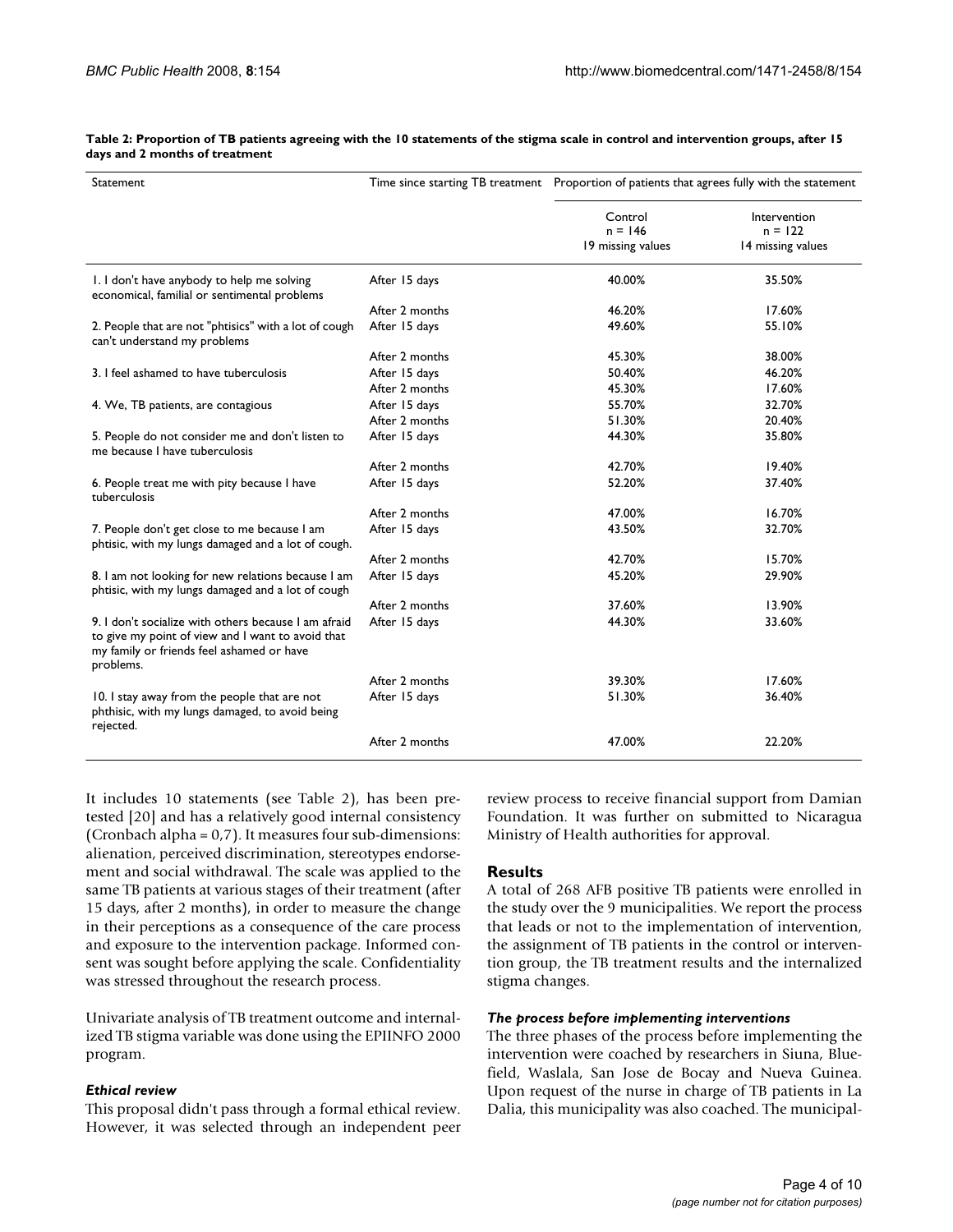ities of El Rama, Juigalpa and Wiwili were just visited for data collection.

## *Operational analysis*

The operational analysis was performed before January 2004 in Bluefield, Siuna, Waslala, San Jose de Bocay and Nueva Guinea. The process and results of this exercise were unequal. In Siuna, decentralization from the health center to the health post was quickly successful. For example, some village health workers transferred sputum samples to the health post and patients from a particular area received their treatment directly from a cured TB patient. Some health posts also provided treatment to TB patients. In Bluefield, the decentralization from health center to health post was difficult at first due to a lack of personnel and resources. However, as of July 2004, some patients received their treatment at the health post or even within their families. In Waslala, the decentralization process was slow but some patients had their treatment supervised by their families after July 2004.

#### *Context exploration and intervention design*

External researchers (i.e. the authors of this paper) performed a qualitative exploration of the meanings and determinants of social stigma in Siuna, Bluefield, Waslala, San Jose de Bocay and Nueva Guinea at the end of 2003 [21].

This consisted in in-depth interviews and focus groups with key stakeholders involved in the TB patients care. The patient centered package design was inspired by this study results.

## *Introduction of the intervention package to act on TB stigma*

Workshops were organized in each of the 5 municipality during the first semester 2004. Firstly, training on selfesteem was organized by a psychologist in each of the municipality. Secondly, a draft of the interventions package was discussed in each municipality. Each local health team chose amongst the initial package, the interventions to be implemented.

In Bluefield, the whole municipal health team and the TB program regional coordinator participated to the workshop together with nurses from the health center and the health post. They decided to focus on TB patients' clubs and home visits. By the end of the first semester 2004, a meeting was organized by the director of the health center with the whole staff in order to discuss perception and behavior towards TB patients. The regional authorities also organized the broadcast of TB related messages on the local radio.

In Siuna, members of the municipal health team, nurses from the health center and the health posts attended the workshop. Initially, the municipal team decided to implement only home visits but very quickly started also TB patients' clubs.

In Waslala, the whole nursing staff from the municipality participated in the initial workshop but the municipal health director was partly present. The nurse responsible for the care to TB patients in La Dalia, although not supposed to be involved in the study, participated also. The Waslala municipal health team members committed themselves to start home visits and to improve the first consultation process. In July 2004, a follow-up visit was done by researchers and several problems were encountered. A newly appointed medical doctor was performing the first consultation for TB patients. He did not know about the proposed methodology. Concerning home visits, the nurse in charge of TB patients at the municipal level complained of the lack of resources. He performed only two of them, and did not follow the suggested methodology.

In San Jose de Bocay, no authority was present at the initial workshop with the exception of the TB program regional coordinator. The workshop was unprepared and attended only by part of the staff. The decision was taken to decentralize treatment wherever possible. In a second workshop organized in April 2004, few people, different from the first workshop, were present. Many others were involved in the mass vaccination campaign. The followup of the February workshop showed little changes and no decentralization. In July 2004, a monitoring visit was done. The municipal director, the nurse and the doctor in charge of TB patients were newly appointed. As a consequence, little changes were observed.

In Nueva Guinea, the workshop mainly discussed the involvement of village health workers in TB suspected cases' referrals. In April 2004, a second workshop was organized. There was confusion as community health workers rather than health staff members were invited to the workshop. It was however decided to organize TB cases discussion and to focus on the reorganization of the TB patient's pathway. During 2004 and 2005, only one case discussion was organized during a monitoring visit. It was very much centered on TB control and not much on the difficulties met by TB patients. The revision of the patient's pathway was not really done because of changes in health staff. In May 2005, TB clubs that had been planned were not organized due to the lack of funds.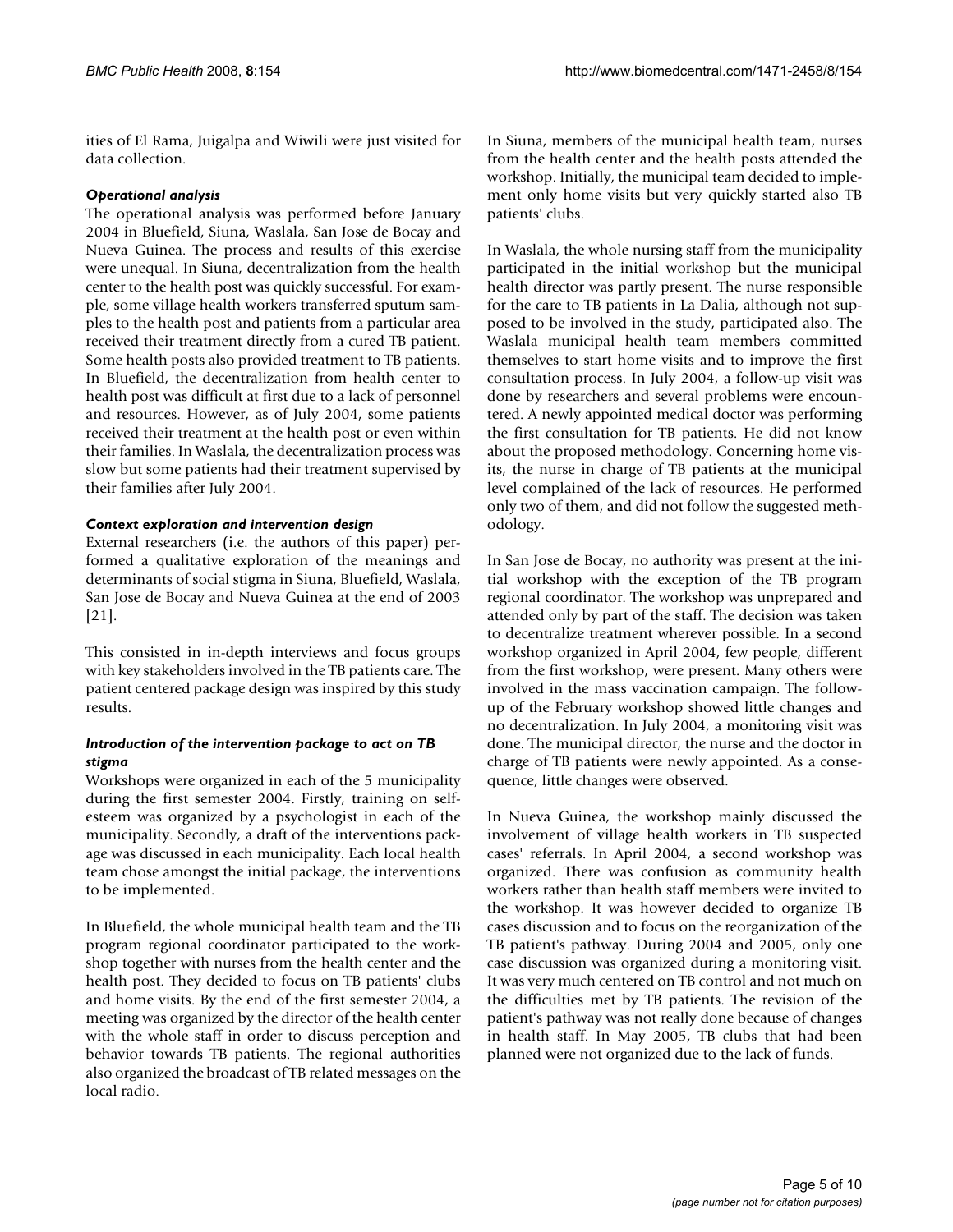|                                    | Municipalities                                                          |                                                                         |                              | TB patients                                                        |                                                                           |
|------------------------------------|-------------------------------------------------------------------------|-------------------------------------------------------------------------|------------------------------|--------------------------------------------------------------------|---------------------------------------------------------------------------|
| Dates of diagnosis                 | Group I (TB Clubs<br>and home visits<br>started as from 01/07/<br>2004) | Group 2 (TB Clubs<br>and home visits<br>started as from 01/01/<br>2005) | Group 3 (No<br>intervention) | Didn't benefit from<br>TB Clubs and home<br>visits (control group) | <b>Benefited from TB</b><br>Clubs and home visits<br>(intervention group) |
| From 01/03/2004 till<br>01/07/2004 | 19                                                                      | 23                                                                      | 19                           | $61 (= 19+23+19)$                                                  | 0                                                                         |
| From 01/07/2004 till<br>31/12/2004 | 40                                                                      | 29                                                                      | 24                           | $53 (= 29+24)$                                                     | 40                                                                        |
| From 31/12/2004 till<br>30/06/2005 | 35                                                                      | 47                                                                      | 32                           | 32                                                                 | $82 (= 35+47)$                                                            |
| Total                              | 94                                                                      | 99                                                                      | 75                           | 146                                                                | 122                                                                       |

Table 3: Number of new AFB+ cases diagnosed by period, by group of *municipalities*, and by control or intervention group

#### *Implementation of the intervention package to act on TB stigma*

Three groups of municipalities were identified according to the period home visits and TB clubs were effectively implemented. In the first group, composed of Siuna and Bluefield, it was effectively implemented as of July 2004. In the second group, composed of Waslala, La Dalia and San Jose de Bocay, it was implemented as of January 2005. Finally, home visits and TB clubs were never effectively implemented in the third group composed of Nueva Guinea, Juigalpa, El Rama and Wiwili.

In Bluefield, TB clubs in their new form that is aiming at a maximum of TB patients interactions started operating early 2004. The director and the doctor in charge of epidemiology at the health center were initially present. Home visits were also performed by two health staff members. The regional level proposed a special format for home visits providing information on the TB patients' psychosocial conditions in addition to the usual contact tracing data. In January 2005, the TB clubs were chaired by TB patients themselves. They also decided to appoint an executive board. In Siuna, home visits were done mainly close by the health center. Quickly after, TB clubs started first in the health center upon the initiative of the nurse in charge of TB patients and the doctor responsible of epidemiology. Later on, a TB club executive board constituted of TB patients was set up. In other areas, two cured TB patients took the initiative of starting a club with 5–6 patients. They actively supported the work of the ministry of health in those areas. Another cured TB patient talked on the radio and on TV about tuberculosis and the ways to cure it. Finally, a local NGO decided to support TB clubs meetings.

In Waslala, TB club meetings started to be regularly organized in 2005 with around 20 people present each time. Home visits were done, using the guideline developed in Bluefield. Not all TB patients were systematically visited because some were living too far away. In La Dalia, the nurse in charge of TB patients also started TB patients' club meetings and home visits with the support of the responsible at the regional level. In San Jose de Bocay, a new staff was appointed at the end of 2004. As a consequence, home visits, and TB clubs started. Additionally, the staff of this municipality took the initiative of organizing special counseling for the patients' families, aiming at reducing isolation and increasing support. Finally the decentralization of the diagnosis and treatment at the health post level started for some patients. Some health posts started sputum smear slide preparations for transfer to the health center laboratory.

## *Characteristics of TB patients intervention and control groups*

Hundred and twenty two AFB positive TB patients were diagnosed in municipalities implementing TB clubs and home visits at that time. They were assigned to the intervention group. The other 146 TB patients included in the study were assigned to the control group (Table 3).

There was no statistically significant difference between the control and intervention groups for socioeconomic variables (Table 4). The mean age in both groups was around 35 years, there were more males than females, and distance to the treatment center averaged 17 kms. Both groups can also be categorized as poor people, with low literacy status and relatively low self-esteem as measured with the Rosenberg scale.

## *Tuberculosis treatment outcomes*

The results of the treatment do not show statistically significant difference between the intervention and control groups. Both groups can be considered as having a good outcome: 90% of the TB patients in the control group and 93% of the ones in the intervention group were either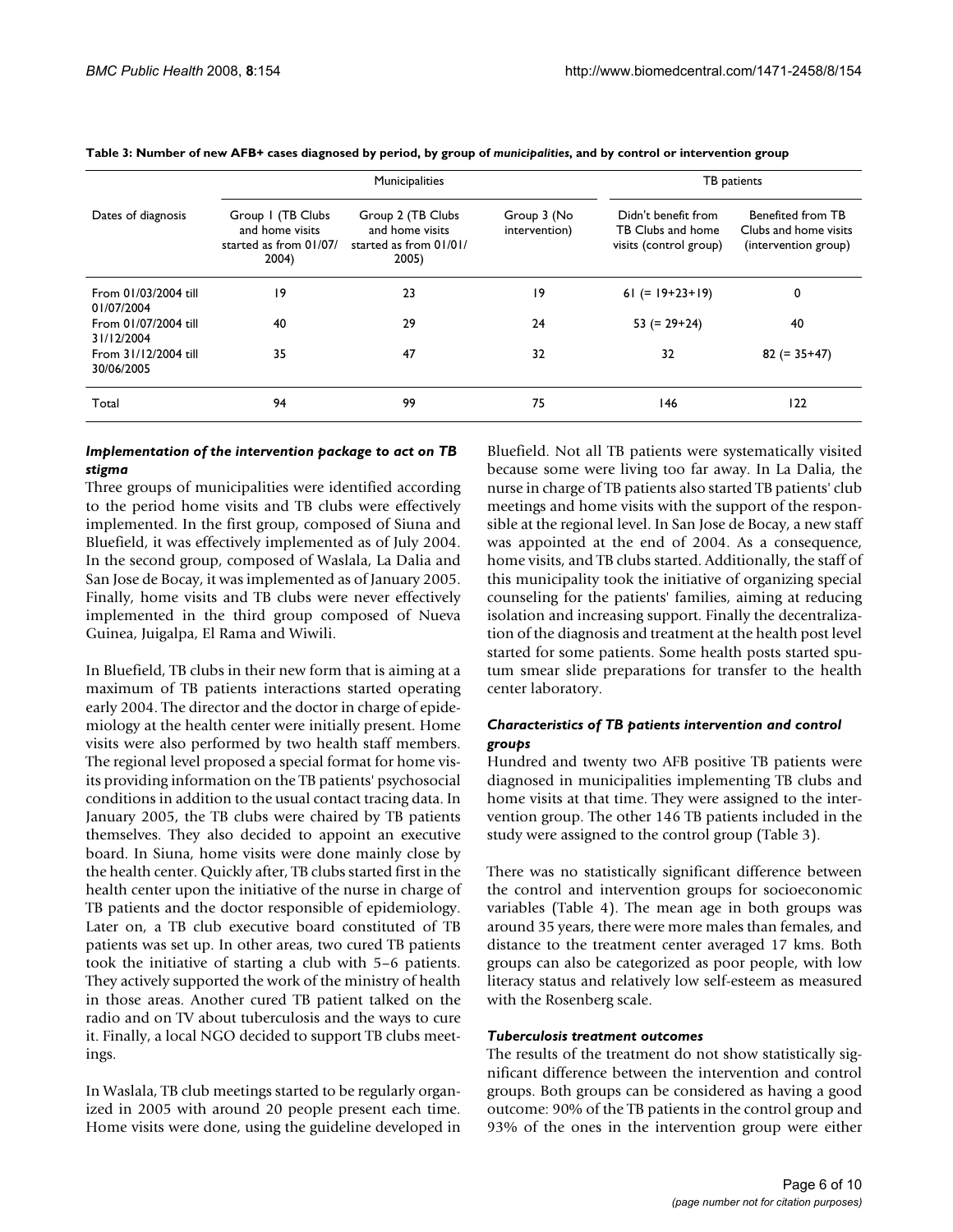**Table 4: Characteristics of intervention group compared with control group**

|                                                                   | Control<br>$n = 146$<br>19 missing values | Intervention<br>$n = 122$<br>14 missing values | Stat. sign. ( $p < 0.05$ ) |
|-------------------------------------------------------------------|-------------------------------------------|------------------------------------------------|----------------------------|
| Average age                                                       | 36.2 years                                | 34.4 years                                     | <b>NS</b>                  |
| Ratio male/female                                                 | I.28                                      | l.28                                           | <b>NS</b>                  |
| Average distance between the TB treatment center and patient home | $17.7$ Km                                 | 17.03 Km                                       | <b>NS</b>                  |
| Proportion of illiterates                                         | 44.9%                                     | 40.9%                                          | <b>NS</b>                  |
| Proportion without declared income                                | 54.1%                                     | 50%                                            | <b>NS</b>                  |
| Rosenberg self-esteem scale (between 10 and 40)                   | 22.2                                      | 22.6                                           | <b>NS</b>                  |

cured or completed their treatment; only 5/146 (3%) of the patients in the control group and  $4/122$  (2%) of the patients in the intervention group abandoned their treatment.

#### *Internalized stigma scale*

Details of the scale are presented on Table 2. We report the proportion of TB patients completely agreeing with the 10 statements after 15 days and 2 months of treatment. In the intervention group, there is an important diminution in the proportion of TB patients agreeing with the 10 statements between 15 days and 2 months of treatment. In the control group, there is no or only slight diminution.

We computed the stigma scale score, attributing 5 points when a TB patient completely agrees with a statement and 1 point when he completely disagrees with it. The total of the scale score amounts therefore between 10 and 50 points. We compared the mean rate for the control group with the mean rate for the intervention group. For both groups, we calculated two internalized stigma scores, one for 15 days of treatment and another one for 2 months of treatment. After 15 days, scores were equivalent in both groups. However, after 2 months, difference between scores was statistically significant, revealing a decreased internalized stigma in the intervention group and not in the control group (Table 5).

#### **Discussion**

Most of the published studies identified the ignorance about tuberculosis, false communities' beliefs and fears as the reasons for tuberculosis social stigma. Suggested solutions are then informing and educating the community [22-24]. We took in this study a different approach. The intervention package tested was centered on the relation between health care providers and the TB patients. The central ingredients of a successful intervention package were the home visits and TB clubs. This was the result of a whole preparation process (see Figure 1). The hypothesis was that by participating in the introduction and the implementation of these core interventions, health personnel would progressively change their attitude towards TB patients, and that TB patients would feel in a stronger position to interact with other stakeholders.

Our study results show that TB patients' internalized stigma is significantly reduced, when a package of interventions including TB clubs and patient centered home visits is successfully implemented. However, the treatment outcome indicators which were already far above WHO targets in both the intervention and control groups didn't change significantly. Reducing only the internalized stigma within a context of good case holding management is important. The need to look at the TB patient's wellbeing, in addition to the TB epidemics control, has indeed been acknowledged in recent international reflections and policies on TB control [25-28].

We should consider this study as an initial step and conclusion concerning outcome measure would need to be confirmed in bigger scale study. Indeed, outcome of this type of intervention should have been probably better analyzed by grouping TB patients by municipios. This would give stronger evidences on the relationship between a given context, stakeholders, intervention package and the outcome. However, given the small scale and

**Table 5: Scale mean score after 15 days and 2 months of treatment in control and intervention group**

| Scale mean value                        | Control<br>$n = 146$<br>19 missing values | Intervention<br>$n = 122$<br>14 missing values | Stat sign   |
|-----------------------------------------|-------------------------------------------|------------------------------------------------|-------------|
| After 15 days                           | 34,6                                      | 31,7                                           | $p = 0.08$  |
| After 2 months                          | 33,1                                      | 27,4                                           | $p = 0,001$ |
| Difference between 2 months and 15 days | ۱,5                                       | 4,3                                            | $p = 0,03$  |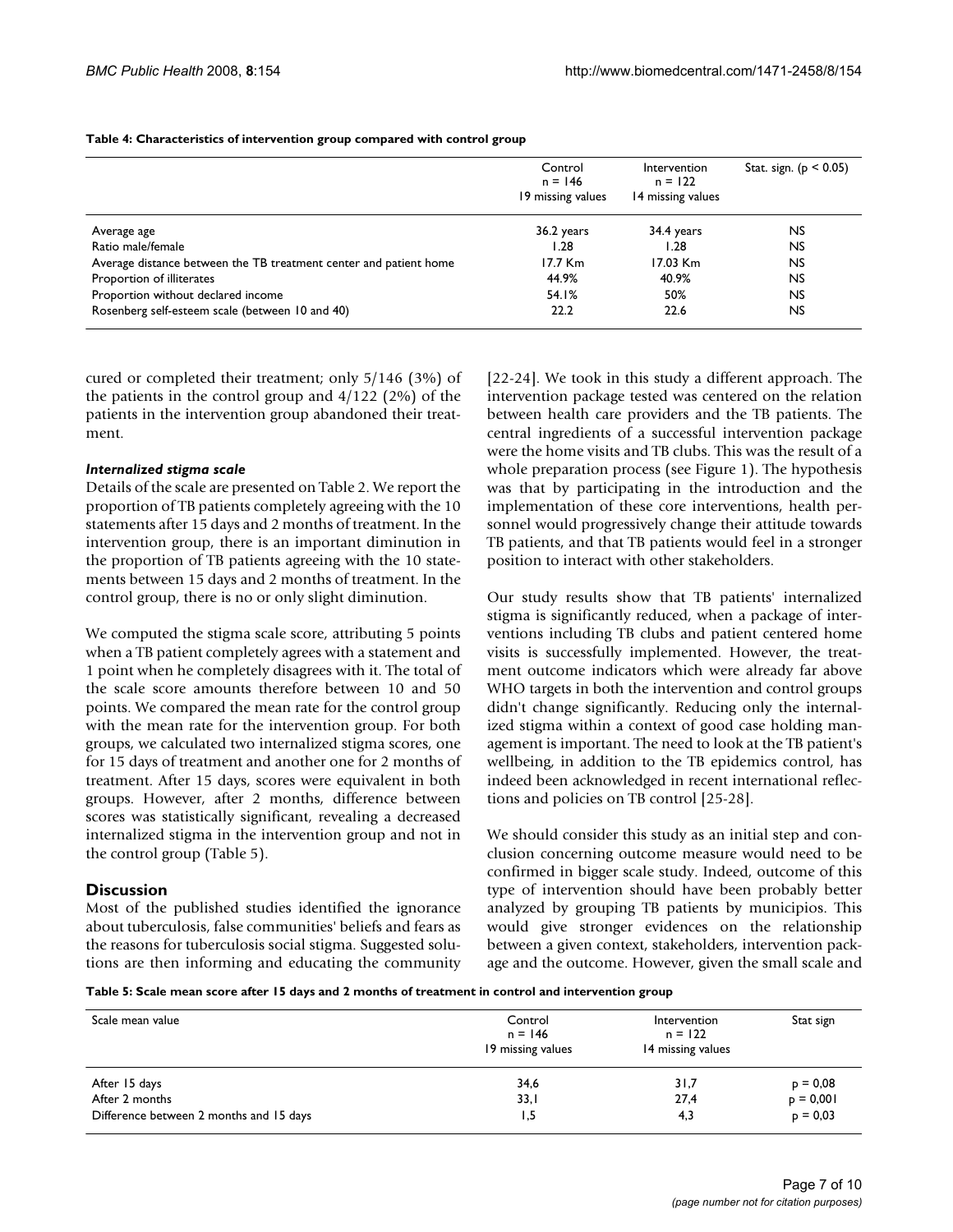

Figure 1 **The process before implementing interventions.**

the low detection rate of TB patients in the municipios of study, we had to analyze all municipios together. Additionally, this study has been performed in a specific context, i.e. municipios chosen by the national TB coordinator among the least performing in remote area. Conclusion of this study, and mainly external validity, would probably be stronger if similar process would be performed in multiple contexts. Finally, risk of information bias (i.e. patients being aware of the importance of a change between their initial and their second response in the filling of the stigma scale), was prevented in two ways. Firstly, patients were not aware of being part of the intervention or the control group. Secondly, the internalized stigma scale was "self applied" by TB patients with eventually the assistance of a patient's relative, outside of the health care facility and the influence of health care professionals.

These results should not be analyzed mechanically, by trying to link a standardized package of intervention to a given outcome. Acting on TB patients' internalized stigma is a complex issue. Successful interventions depend from the context and the stakeholders and quantitative measures only capture part of the TB patients' feelings.

Firstly, interventions effect cannot be separated from the context. It would be indeed naïve to believe that any type of TB clubs and home visit independently from the context and the stakeholders would improve internalized stigma in TB patients. Indeed in our study, the implementation of the patient centered package has been highly dependent on the context and more specifically on the stakeholders at the local level. Two central stakeholders were critical for a successful intervention package: the TB patients and the nurse in charge of the TB patients. In the first group of municipalities (Siuna and Bluefield), the TB patients played an active role in the TB club activities and other support activities for TB patients, thanks to some individualities' leadership. In the same municipalities, and also in La Dalia, nurses caring for TB patients where highly motivated, knew the community members very well, and were used to working with TB patients, as they have a long lasting experience in such position. In those cases, nurses were supported by authorities: the nurse of Siuna benefited from a dynamic municipal health management team stable during the time of the research; the nurse of Bluefield benefited from the proximity of an enthusiastic TB program responsible at the regional level. Finally, in both Bluefield and Siuna, the work of the nurse responsible of the TB patients, was supported by local NGO's. These findings are congruent with recent policies and experiences emphasizing the pivotal role of frontline health workers in TB care [29-31].

Secondly, quantitative measures only capture part of the TB patients' feelings. In our study, we used a 10 items scale to measure internalized stigma. The presentation of scales to measure TB social stigma in a context of low HIV prevalence has not yet been published in peer reviewed journals. We identified in the "grey" literature five studies that quantified the TB social stigma: Two studies used only one binomial variable [32,33]; three other studies specified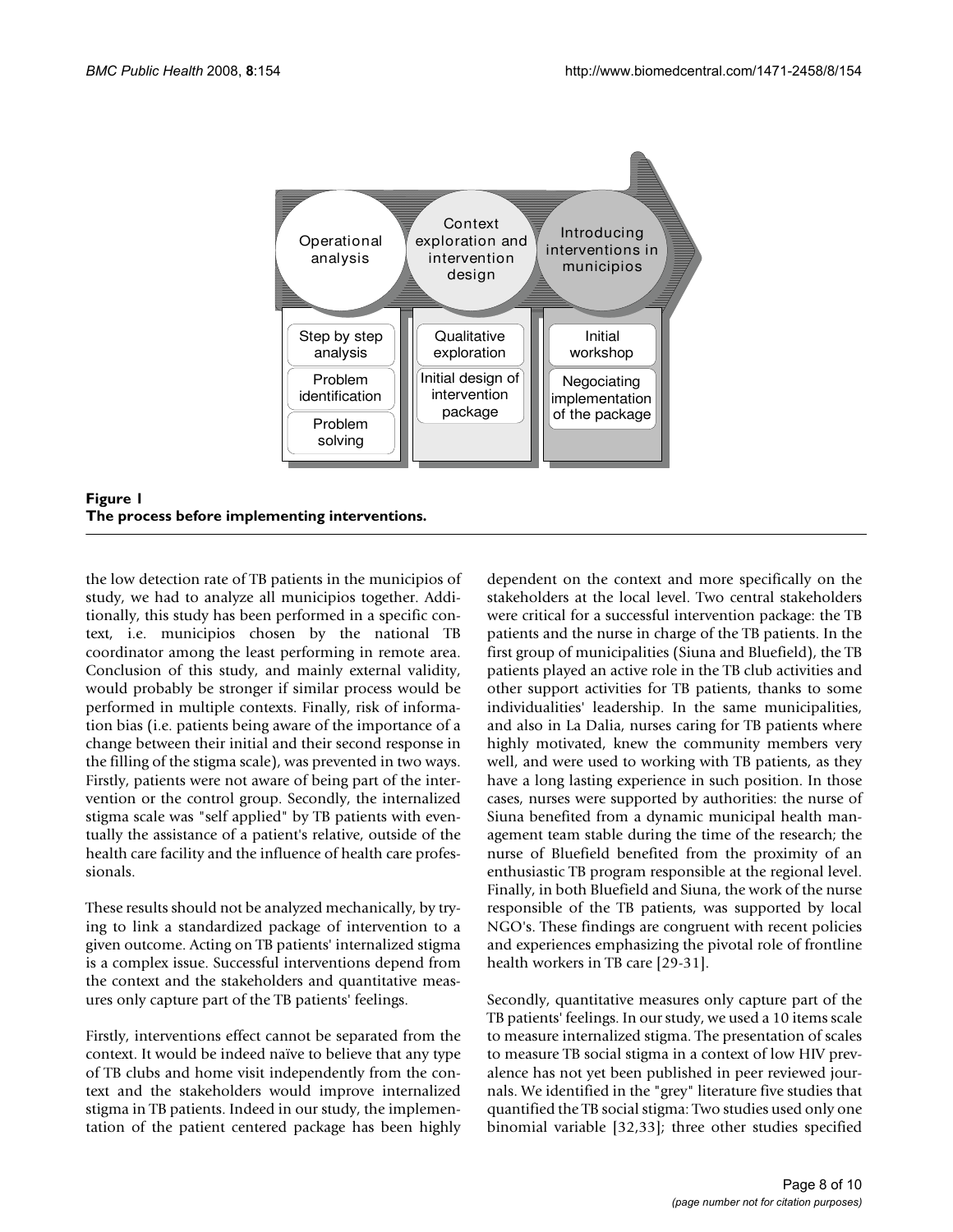sub-dimensions of TB stigma and two used specific scales [10,11]. The scale we used to measure changes in internalized stigma has been applied to TB patients only in our study. Using it in other studies might strengthen its validity. However, as explained in the methodology, it was carefully designed and may be considered as valid for the Nicaraguan context.

Further to its local benefits, this project has been able to influence national policies about the care of TB patients in government health services. The final result of this has been the production of a "*manual de trabajo sobre estigma de la tuberculosis a nivel municipal en Nicaragua*." Part of it has already been used in expanding PATB clubs and home visits in all areas of Nicaragua. It has been discussed and validated by a new commission, the "*Commission Nacional the Apoyo a Personas Afectadas por Tuberculosis*" (CONA-PAT) created during, and partly as a consequence of this research project. It involves the main national stakeholders in TB control, i.e. the National TB control program of the Nicaraguan ministry of health, the administrator of the Global Fund (the NGO Nicasalud), the Damian Foundation, a Belgian NGO and the Centro de Investigaciones y Estudios de la Salud (CIES), a public health school.

By its role of coaching, the research team of the CIES has been in a position to support the local implementation of the intervention package, but also to collect information about difficulties and the success in the local processes. This was particularly useful for discussions in the CONA-PAT. Indeed, as a consequence of the intertwined process of information collection during coaching activities and discussion of it during CONAPAT meetings, scaling up of tools that were developed in this project was made possible. For example, early 2006, more than 50 municipios created PATB clubs with tools developed by this research.

## **Conclusion**

Increased attention is given to the TB social stigma and its consequences on TB patients suffering. This study provides initial evidences that it is possible to act on TB patients' internalized stigma, in contexts where at least patient centered home visits and TB clubs are successfully implemented. Outcomes are not dependant of a standardized set of intervention but also of the context, and mainly the capacity of frontline nurse and TB patient to establish a fruitful dialogue. Our findings are relevant particularly, in context where TB control is already effective. Through this paper, we hope to have contributed to promoting an expanding field of research which is highly needed in order to develop valid instruments to measure the stigma, to understand the optimal mix of contextual factors, stakeholders' interaction and interventions' package.

#### **Competing interests**

The authors declare that they have no competing interests.

#### **Authors' contributions**

JM conceived and designed the study; supervised the data collection; analyzed and interpreted the data and wrote the paper. AS conceived and designed the study; supervised the data collection; analyzed and interpreted the data and participated to the writing of the paper. GM conceived and designed the study; supervised the data collection; analyzed and interpreted the data and participated to the writing of the paper. PM conceived and designed the study; supervised the data collection; analyzed and interpreted the data and participated to the writing of the paper. All authors read and approved the final manuscript.

#### **Acknowledgements**

We are grateful for the support received in this work from the Damian foundation, from doctor Tardencilla, responsible of the TB program of Ministerio de Salud de Nicaragua, the municipal teams from the municipalities of Siuna, Bluefield, Waslala, San Jose de Bocay and Nueva Guinea, and for Marie-France Rogge's English corrections.

#### **References**

- 1. WHO: **Global tuberculosis control: surveillance, planning, financing. WHO report 2006.** *Volume WHO/HTM/TB/2006.362*. Geneva, WHO; 2006:1-250.
- 2. WHO: **A human right approach to TB.** *Volume WHO/CDS/STB/ 2001.9*. Edited by: WHO. Geneva, Switzerland; 2001:1-24.
- 3. Sengupta S: **[Social impact of tuberculosis in southern Thai](http://www.ncbi.nlm.nih.gov/entrez/query.fcgi?cmd=Retrieve&db=PubMed&dopt=Abstract&list_uids=16964792)[land: views from patients, care providers and the commu](http://www.ncbi.nlm.nih.gov/entrez/query.fcgi?cmd=Retrieve&db=PubMed&dopt=Abstract&list_uids=16964792)[nity.](http://www.ncbi.nlm.nih.gov/entrez/query.fcgi?cmd=Retrieve&db=PubMed&dopt=Abstract&list_uids=16964792)** *Int J Tuberc Lung Dis* 2006, **10:**1008-1012.
- 4. Goffman E: *Stigma: notes on the management of spoiled identity* New York, Simon and Shuster; 1963.
- 5. Parker R, Aggleton P: **[HIV and AIDS-related stigma and dis](http://www.ncbi.nlm.nih.gov/entrez/query.fcgi?cmd=Retrieve&db=PubMed&dopt=Abstract&list_uids=12753813)[crimination: a conceptual framework and implications for](http://www.ncbi.nlm.nih.gov/entrez/query.fcgi?cmd=Retrieve&db=PubMed&dopt=Abstract&list_uids=12753813) [action.](http://www.ncbi.nlm.nih.gov/entrez/query.fcgi?cmd=Retrieve&db=PubMed&dopt=Abstract&list_uids=12753813)** *Soc Sci Med* 2003, **1:**1-12.
- 6. Eastwood SV, Hill PC: **[A gender-focused qualitative study of](http://www.ncbi.nlm.nih.gov/entrez/query.fcgi?cmd=Retrieve&db=PubMed&dopt=Abstract&list_uids=14974748) [barriers to accessing tuberculosis treatment in the Gambia,](http://www.ncbi.nlm.nih.gov/entrez/query.fcgi?cmd=Retrieve&db=PubMed&dopt=Abstract&list_uids=14974748) [West Africa.](http://www.ncbi.nlm.nih.gov/entrez/query.fcgi?cmd=Retrieve&db=PubMed&dopt=Abstract&list_uids=14974748)** *Int J Tuberc Lung Dis* 2004, **8:**70-75.
- 7. Jaramillo E: **[Pulmonary tuberculosis and health-seeking behav](http://www.ncbi.nlm.nih.gov/entrez/query.fcgi?cmd=Retrieve&db=PubMed&dopt=Abstract&list_uids=9537276)[iour: how to get a delayed diagnosis in Cali, Colombia.](http://www.ncbi.nlm.nih.gov/entrez/query.fcgi?cmd=Retrieve&db=PubMed&dopt=Abstract&list_uids=9537276)** *Tropical Medicine & International Health* 1998, **3:**138-144.
- 8. Johansson E, Long NH, Diwan V: **[Gender and tuberculosis con](http://www.ncbi.nlm.nih.gov/entrez/query.fcgi?cmd=Retrieve&db=PubMed&dopt=Abstract&list_uids=10899643)[trol Perspectives on health seeking behaviour among men](http://www.ncbi.nlm.nih.gov/entrez/query.fcgi?cmd=Retrieve&db=PubMed&dopt=Abstract&list_uids=10899643) [and women in Vietnam.](http://www.ncbi.nlm.nih.gov/entrez/query.fcgi?cmd=Retrieve&db=PubMed&dopt=Abstract&list_uids=10899643)** *Health Policy* 2000, **52:**33-51.
- 9. Long NH, Johansson E, Diwan VK, Winkvist A: **Different tuberculosis in men and women: beliefs from focus groups in Vietnam.** *Social Science & Medicine* 1999, **49:**815-822.
- 10. Auer C: **[Strategies for Tuberculosis Control from Experi](http://www.ncbi.nlm.nih.gov/entrez/query.fcgi?cmd=Retrieve&db=PubMed&dopt=Abstract&list_uids=12593966)[ences in Manila: The Role of Public-Private Collaboration](http://www.ncbi.nlm.nih.gov/entrez/query.fcgi?cmd=Retrieve&db=PubMed&dopt=Abstract&list_uids=12593966) [and of Intermittent Therapy.](http://www.ncbi.nlm.nih.gov/entrez/query.fcgi?cmd=Retrieve&db=PubMed&dopt=Abstract&list_uids=12593966)** Basel University; 2003:1-173.
- 11. Karim F, Begum I, Islam A, Chowdurry A: **Gender barriers to tuberculosis control: Fade-out or in? Key findings and recommendations from the preliminary analysis.** Dhaka, Bangladesh, BRAC Centre; 2003.
- 12. Kelly P: **[Isolation and stigma: the experience of patients with](http://www.ncbi.nlm.nih.gov/entrez/query.fcgi?cmd=Retrieve&db=PubMed&dopt=Abstract&list_uids=10628114) [active tuberculosis.](http://www.ncbi.nlm.nih.gov/entrez/query.fcgi?cmd=Retrieve&db=PubMed&dopt=Abstract&list_uids=10628114)** *Journal Of Community Health Nursing* 1999, **16:**233-241.
- 13. Demissie M, Getahun H, Lindtjorn B: **[Community tuberculosis](http://www.ncbi.nlm.nih.gov/entrez/query.fcgi?cmd=Retrieve&db=PubMed&dopt=Abstract&list_uids=12697193) [care through "TB clubs" in rural north Ethiopia.](http://www.ncbi.nlm.nih.gov/entrez/query.fcgi?cmd=Retrieve&db=PubMed&dopt=Abstract&list_uids=12697193)** *Soc Sci Med* 2003, **56:**2009-2018.
- 14. He GX, Zhou L, Xu M, Cheng SM: **Implementing DOTS strategy through tuberculosis clubs.** *Int J Tuberc Lung Dis* 2005, **9:**S135-S136.
- 15. Harries A, Kenyon T, Maher D, Floyd K, Nyarko E, Nkhoma W: **"Community TB care in Africa", a collaborative project**